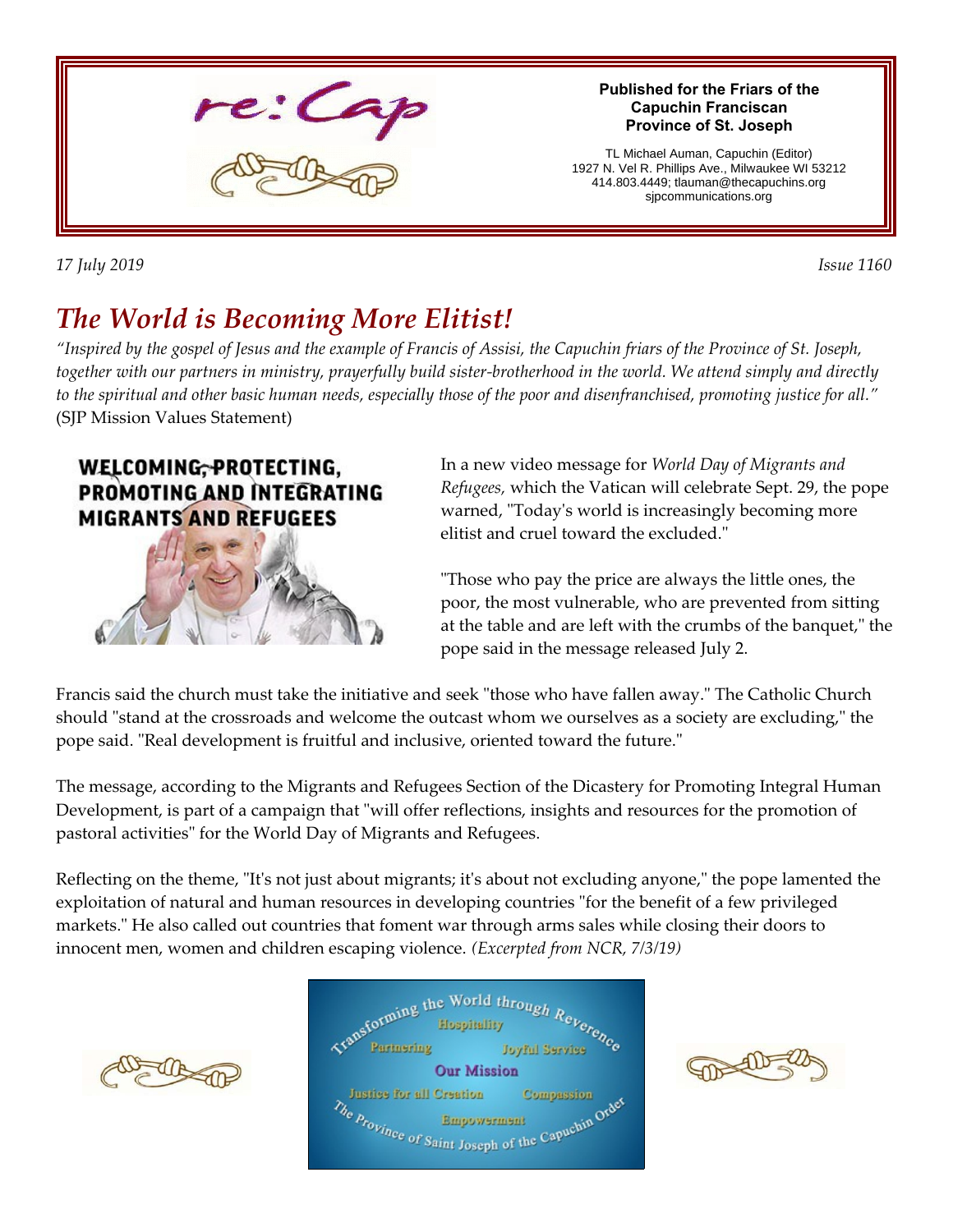## *Canadian Friar Visits Montana*

The Montana friars invited Ignatius Feaver of Mary, The Mother of the Good Shepherd Province (Central Canada) to give them a retreat. Ignatius is a long-time friend of the friars of the St. Joseph Province, and served his own province as provincial minister. Eight friars gathered with Ignatius from June 24-28 at St Labre Friary, Ashland MT. Ignatius focused on a number of Francis and Clare inspired themes that were greatly appreciated by the brothers. A group sharing rounded out the preached retreat and warm fellowship marked the days Ignatius was with the friars in Montana.



*Eight friars attended the retreat in Montana directed by Ignatius Feaver (standing)*



*And, of course, there were festive meals!*



### *Transition*

If you've ever visited the St. Francis Capuchin Center in Milwaukee, you've undoubtably met Rick Fernandez. Rick has been working for the Capuchins for almost 20 years, and he and his family have been life-long parishioners at St. Francis Parish. Recently Rick retired as maintenance supervisor at the Center.

*reCap* offers prayerful best wishes to Rick for a well-deserved retirement!

### *We Saw You on The Capuchin Heritage Pilgrimage*



*L-R: Roymond Peter Chinnappan, Roche Gaspar, Nick Blattner, Antony Julius Milton, Anthony Kote-Witah and Brenton Ertel*







 *Pat McSherry welcomed the brothers to the curia in Rome.*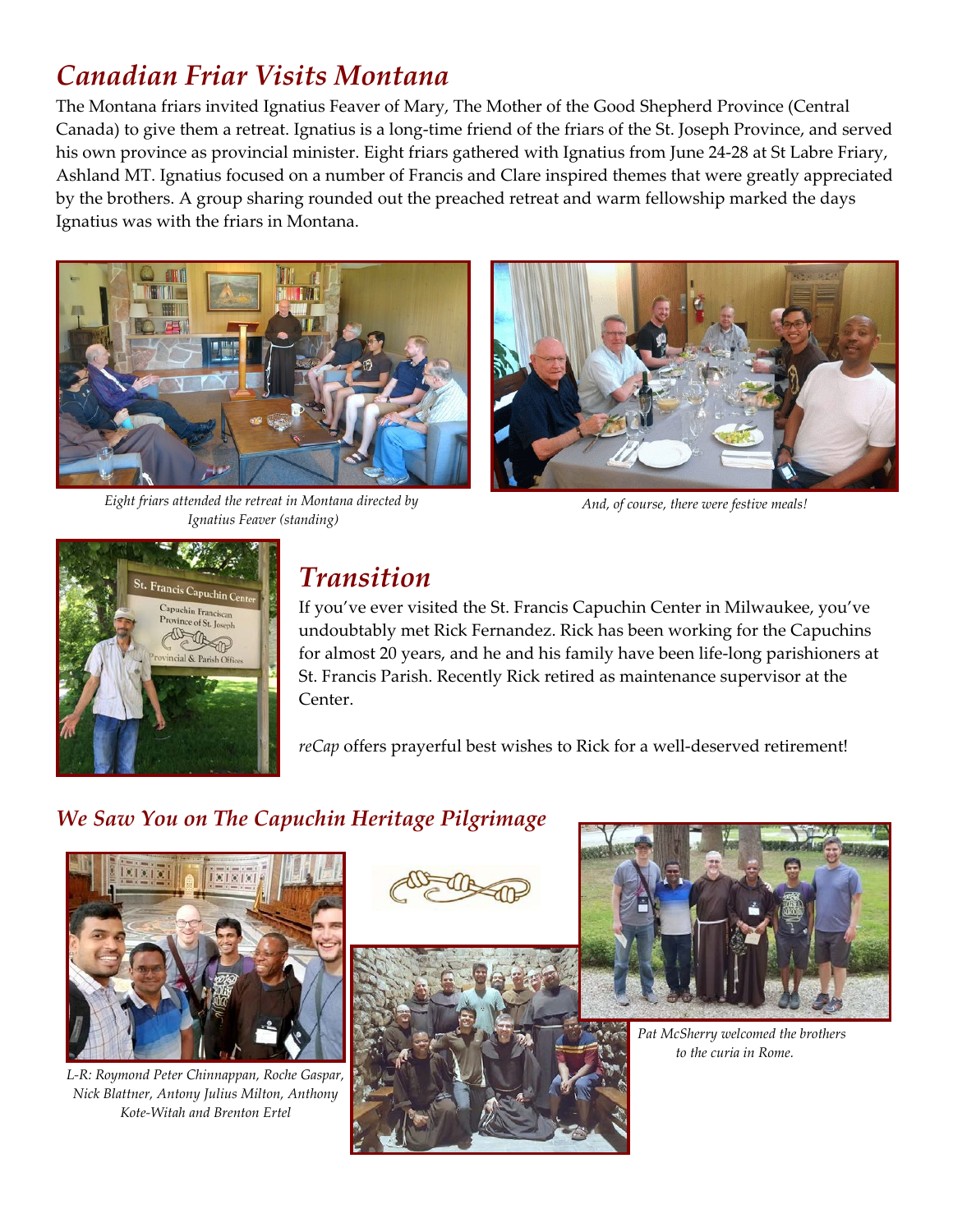### *We Saw You at The "Souper" Summer Celebration*

In 1981, Edmund and Bettejean Ahee asked their children to help come up with an event to benefit Detroit's less fortunate. They always reminded their children that they should thank God they don't have to wonder where their next meal is coming from. Edmund grew up near the Capuchin Soup Kitchen during the depression, and many of his friends had stood in line for food. He wanted to create awareness for the Capuchin Soup Kitchen, and for the city's less fortunate. Over 30 years later, the Capuchin Souper Summer Celebration continues to be held annually and brings together thousands of people and offers free admission, live entertainment, and a jewelry raffle each year. 100% of all proceeds from donations and raffle tickets benefit the Capuchin Soup Kitchen. With the help of all its attendees, the event has raised over \$6 million since it began, and has raised plenty of awareness for the Capuchin Soup Kitchen.